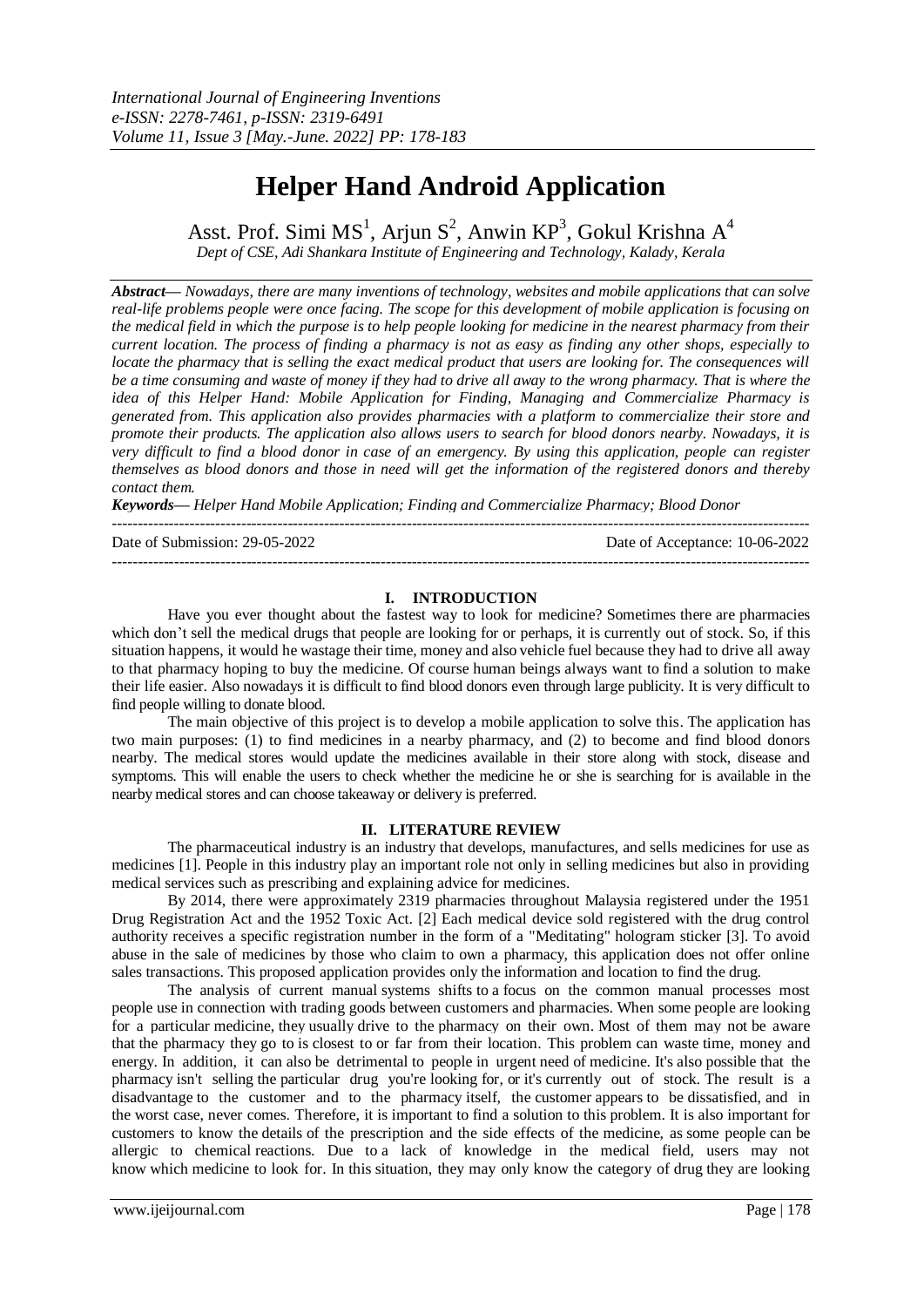for. The proposed system allows users to make choices based on disease category. B. Skin infections, respiratory problems, etc. to find a specific drug.

# **III. SYSTEM DEVELOPMENT METHODOLOGY**

Referring to this mobile application, the best methodology that can be used based on the requirements and complexity of the project is the Rational Unified Process (RUP) model. This RUP model is known as an iterative and incremental software model. The iterative development approach in the Software Engineering field means the whole life cycle consists of several iterations which will pass in each phase in a specific order. This model provides systematic ways to develop a successful software or in this case a mobile application. Thus, it will help to prevent resources from being wasted and also reduces unexpected development cost. Referring to this mobile application, the best methodology that can be used based on the requirements and complexity of the project is the Rational Unified Process (RUP) model. This RUP model is known as an iterative and incremental software model. The iterative development approach in the Software Engineering field means the whole life cycle consists of several iterations which will pass in each phase in a specific order. This model provides systematic ways to develop a successful software or in this case a mobile application. Thus, it will help to prevent resources from being wasted and also reduces unexpected development cost. This improvement should have already resolved most of the problems and limitations of previous models. Therefore, this RUP should be more stable for this project, which consists of integration with many features and location-based technologies. The Gantt chart was created to plan development based on this RUP model.

#### A. Design Modeling

The Unified Modeling Language (UML) is selected for modeling the application. This design outlines the system and supports the building phase of the application. Enterprise Architect tools supported the application design process.

| <b>TOOL</b>    | <b>PURPOSE</b>                                                                                              |  |  |  |  |
|----------------|-------------------------------------------------------------------------------------------------------------|--|--|--|--|
| Android Studio | The environment platform to code the application in Java                                                    |  |  |  |  |
| Xampp          | It is used to create and test the application on the local server                                           |  |  |  |  |
| Apache         | Server used                                                                                                 |  |  |  |  |
| MySOL          | The database of the application                                                                             |  |  |  |  |
| Android Phone  | To test and run the application preferably Android Pie or above                                             |  |  |  |  |
| PC/Laptop      | For implementing the software preferably an i5 core processor with a minimum of 8 GB<br>RAM and 500 GB ROM. |  |  |  |  |

# B. Technology or tools used in the development of the project

#### **IV. REQUIREMENT ANALYSIS AND DESIGN**

#### A. Functional Requirements

The requirement analysis and design modelling are the crucial phases as these are needed to ensure the quality of the end product is met.

| Sl No          | <b>Functional Requirements</b>                                                                                                    |  |  |  |  |  |
|----------------|-----------------------------------------------------------------------------------------------------------------------------------|--|--|--|--|--|
|                | The system must be able to allow Pharmacy to manage their medical products.                                                       |  |  |  |  |  |
| $\mathfrak{D}$ | The system must be able to allow the Pharmacy to add prescription and description details of the selling<br>medicines.            |  |  |  |  |  |
| $\mathcal{F}$  | The system must be able to allow the Pharmacies to update the stock availability of the medicines.                                |  |  |  |  |  |
| 4              | The system must allow Pharmacy to manage information of pharmacy store                                                            |  |  |  |  |  |
| 5.             | The system must allow Pharmacy to view the review made by the public users.                                                       |  |  |  |  |  |
| 6              | The system must allow Public Users to find the nearest pharmacy from their location.                                              |  |  |  |  |  |
| 7              | The system must allow Public users to search for medicine by entering the product name or by choosing the<br>category of illness. |  |  |  |  |  |
| 8              | The system must allow Public User to manage their login information.                                                              |  |  |  |  |  |
| 9              | The system must allow users to register as blood donors                                                                           |  |  |  |  |  |
| 10             | The system must allow users to see the list of blood donors nearby                                                                |  |  |  |  |  |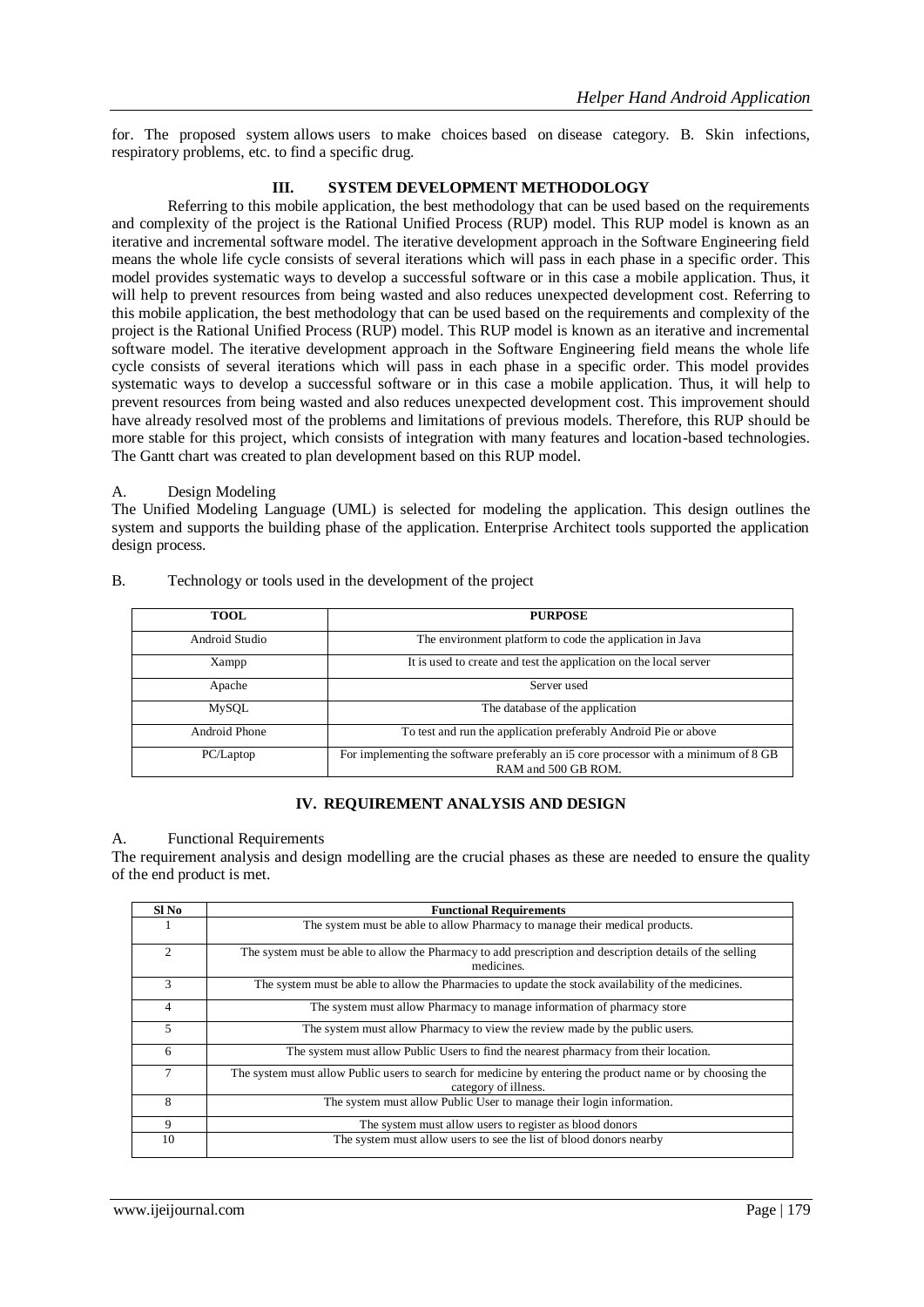B. Application Overview (Use Case Model)

This application consists of two main end users: (1) public users, general users that are using the application for personal purposes, and (2) pharmacies, which use the application to advertise and commercialize the store.



C. Design

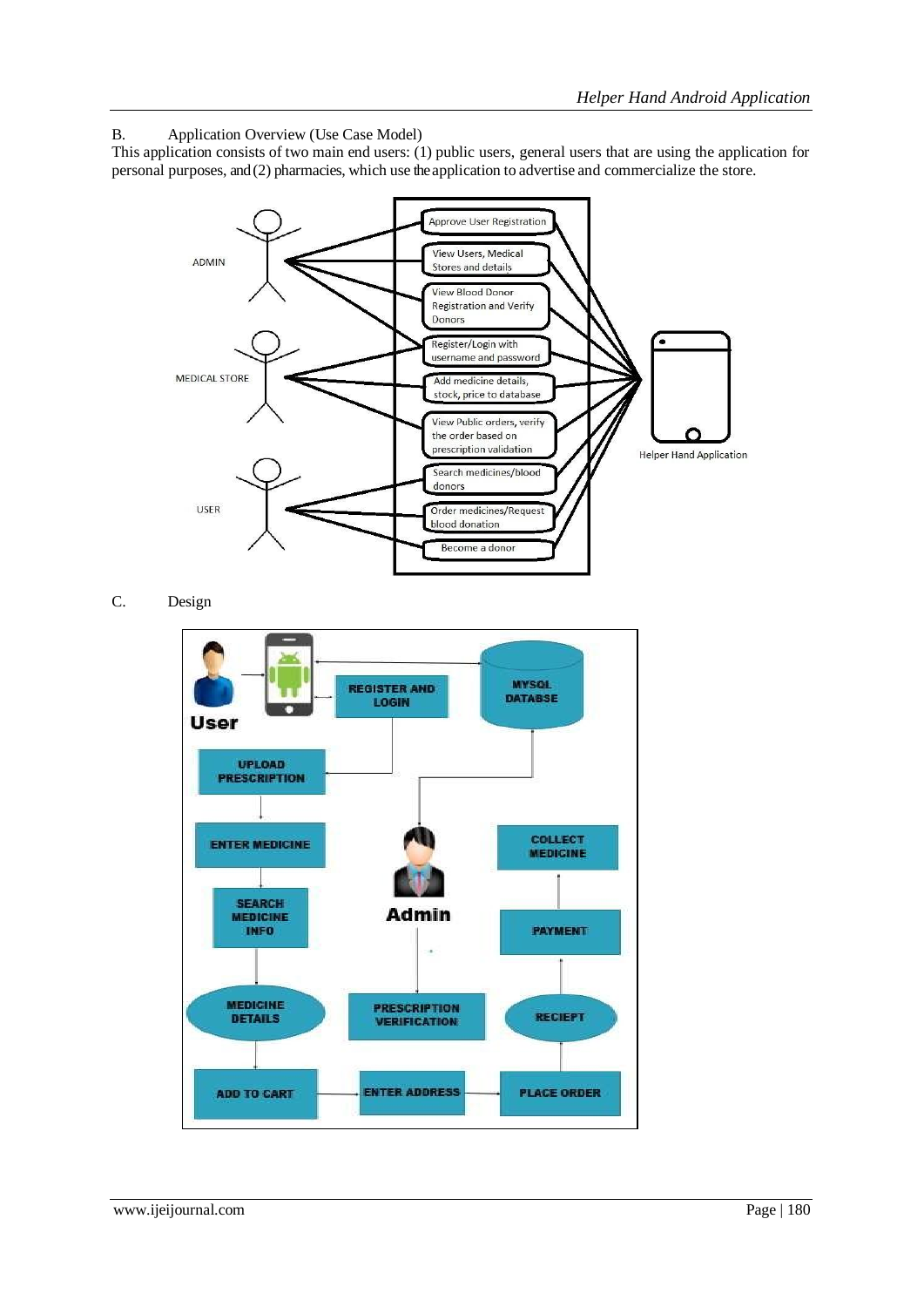**V. HELPER HAND MOBILE APPLICATION**

A. User interface of Application



B. Medical Store Interface

| @ localhost/helper_hand/dashboar X +                                            |                    |                       |                                   | $\sigma$ .<br>$\mathbb{R}$<br>over the con-                                                                                                                   |
|---------------------------------------------------------------------------------|--------------------|-----------------------|-----------------------------------|---------------------------------------------------------------------------------------------------------------------------------------------------------------|
| C © localhost/helper_hand/dashboard/dashboard.php<br>$\leftarrow$ $\rightarrow$ |                    |                       |                                   | $\begin{tabular}{lllllllllllllllllllll} \hline $\circ$ & $\circled{\in}$ & $\bullet$ & $\bullet$ & $\bullet$ & $\bullet$ & $\bullet$ \\ \hline \end{tabular}$ |
| H Apps C Meet C maths<br><b>HELPER HAND</b><br>合<br>HOME<br>LOG OUT<br>₽        | đ<br>STORE DETAILS | Ê<br>MEDICINE DETAILS | $\mathfrak{L}^+$<br>ORDER DETAILS |                                                                                                                                                               |
|                                                                                 |                    |                       |                                   |                                                                                                                                                               |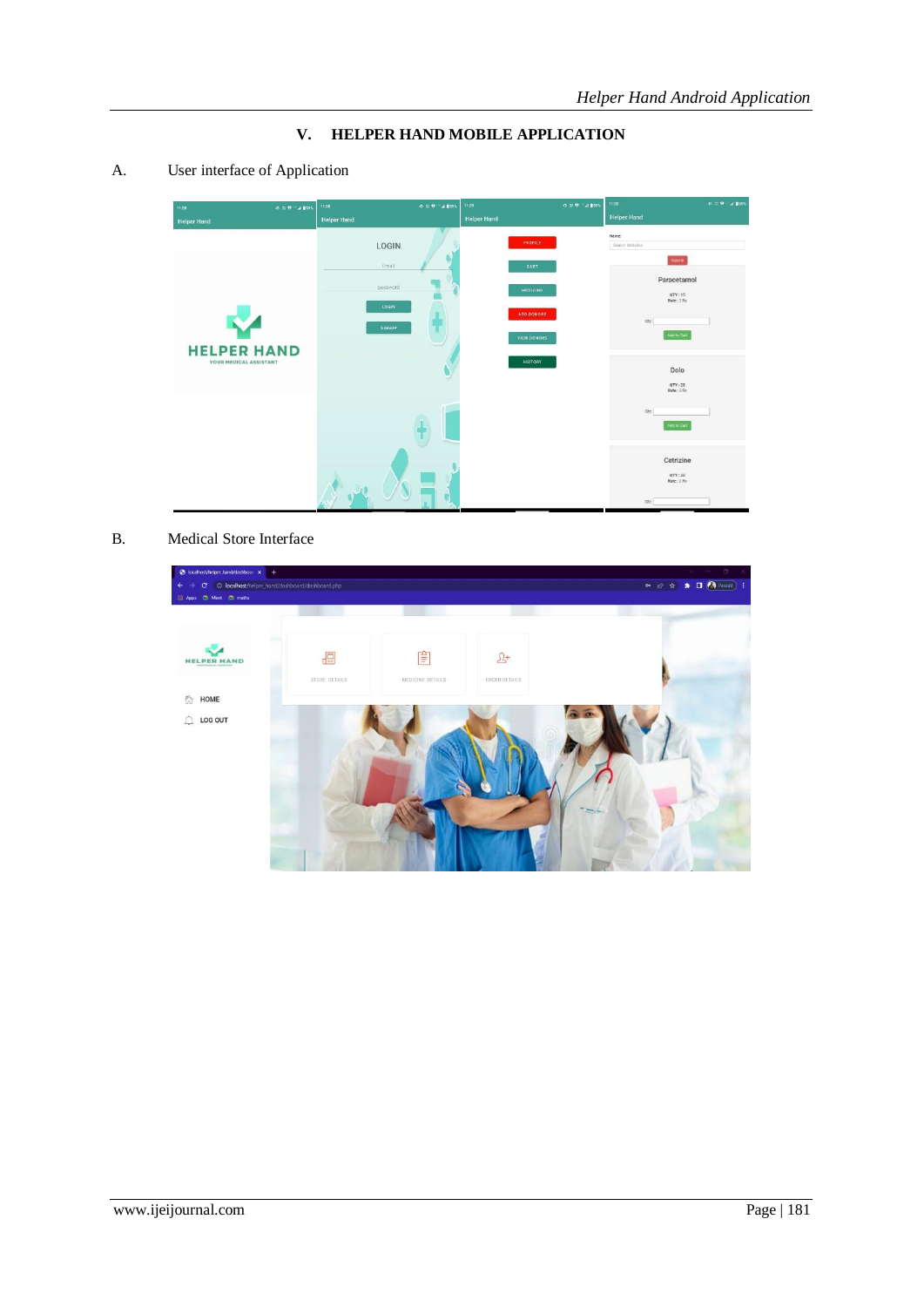

# C. Admin Interface